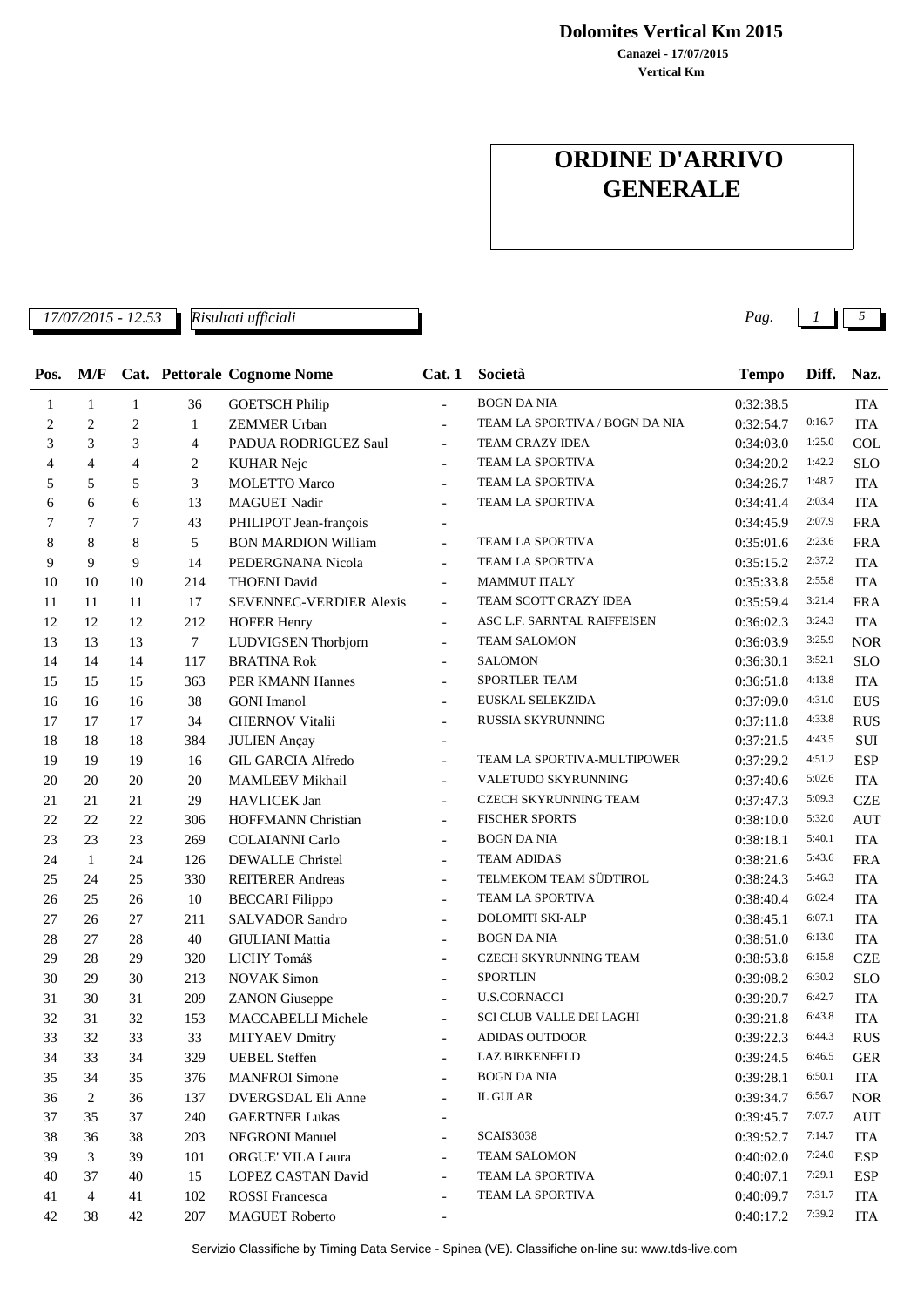| Pos. | M/F    |    |     | Cat. Pettorale Cognome Nome | Cat.1                    | Società                     | <b>Tempo</b>        | Diff.   | Naz.       |
|------|--------|----|-----|-----------------------------|--------------------------|-----------------------------|---------------------|---------|------------|
| 43   | 39     | 43 | 210 | <b>ANGELI Dario</b>         | $\overline{\phantom{a}}$ | ATLETICA ROTALIANA          | 0:40:20.8           | 7:42.8  | <b>ITA</b> |
| 44   | 40     | 44 | 32  | <b>MARKOV</b> Evgeny        | $\overline{\phantom{a}}$ | RUSSIA SKYRUNNING           | 0:40:26.3           | 7:48.3  | <b>RUS</b> |
| 45   | 41     | 45 | 195 | FEDRIZZI Gabriele           | $\blacksquare$           | MADDALENE SKI TEAM          | 0:40:34.6           | 7:56.6  | <b>ITA</b> |
| 46   | 5      | 46 | 118 | <b>BONER Seraina</b>        | $\blacksquare$           | SALOMON SUUNTO SCHWEIZ      | 0:40:49.6           | 8:11.6  | SUI        |
| 47   | 42     | 47 | 39  | URIBE-ETXEBARRIA Inaki      | $\overline{\phantom{a}}$ | EUSKAL SELEKZIDA            | 0:40:59.6           | 8:21.6  | <b>EUS</b> |
| 48   | 43     | 48 | 236 | <b>GERMAIN</b> Grangier     | $\overline{\phantom{a}}$ |                             | 0:41:01.9           | 8:23.9  | <b>FRA</b> |
| 49   | 44     | 49 | 324 | GÖGELE Armin                | $\overline{\phantom{a}}$ | <b>SC MERAN</b>             | 0:41:04.1           | 8:26.1  | <b>ITA</b> |
| 50   | 45     | 50 | 42  | LETAMENDI Iban              | $\overline{\phantom{a}}$ | EUSKAL SELEKZIDA            | 0:41:09.8           | 8:31.8  | <b>EUS</b> |
| 51   | 46     | 51 | 192 | <b>BINELLI</b> Luca         | $\overline{\phantom{a}}$ | ATLETICA GIUSTINO           | 0:41:10.1           | 8:32.1  | <b>ITA</b> |
| 52   | 47     | 52 | 205 | <b>STUEFER Erwin</b>        | $\overline{\phantom{a}}$ | ASC L.F. SARNTAL RAIFFEISEN | 0:41:19.9           | 8:41.9  | <b>ITA</b> |
| 53   | 48     | 53 | 204 | PERMANN Manfred             | $\overline{\phantom{a}}$ | TELMEKOMTEAM                | 0:41:44.2           | 9:06.2  | <b>ITA</b> |
| 54   | 6      | 54 | 147 | <b>KIMMEL Megan</b>         | $\blacksquare$           | <b>DYNAFIT</b>              | 0:41:50.8           | 9:12.8  | <b>USA</b> |
| 55   | 49     | 55 | 319 | <b>WENIN Oswald</b>         | $\overline{\phantom{a}}$ | TELMEKOM TEAM SÜDTIROL      | 0:42:02.8           | 9:24.8  | <b>ITA</b> |
| 56   | $\tau$ | 56 | 103 | <b>MAIORA</b> Maite         | $\overline{\phantom{a}}$ | TEAM LA SPORTIVA-MULTIPOWER | 0:42:07.5           | 9:29.5  | <b>ESP</b> |
| 57   | 50     | 57 | 206 | <b>GALOCHA PRUNA Enric</b>  | $\blacksquare$           | <b>TAYMORY-SPIRIDON</b>     | 0:42:11.9           | 9:33.9  | <b>ESP</b> |
| 58   | 51     | 58 | 208 | <b>STEWART James</b>        | $\overline{a}$           |                             | 0:42:12.8           | 9:34.8  | <b>AUS</b> |
| 59   | 8      | 59 | 134 | <b>KREUZER Victoria</b>     |                          | TEAM SALOMON CH             | 0:42:13.0           | 9:35.0  | $\rm SUI$  |
| 60   | 52     | 60 | 199 | RAMPANELLI Michele          |                          |                             | 0:42:30.0           | 9:52.0  | <b>ITA</b> |
| 61   | 53     | 61 | 242 | <b>OLIVIERO</b> Davide      | $\overline{\phantom{a}}$ |                             | 0:42:35.2           | 9:57.2  | <b>ITA</b> |
| 62   | 9      | 62 | 111 | <b>DEFLORIAN Beatrice</b>   | $\overline{\phantom{a}}$ | TEAM LA SPORTIVA            | 0:42:35.4           | 9:57.4  | <b>ITA</b> |
| 63   | 54     | 63 | 385 | <b>COCCO</b> Mirko          |                          | ATLETICA VICENTINA          | 0:42:49.7           | 10:11.7 | <b>ITA</b> |
| 64   | 55     | 64 | 349 | <b>RAFFL Marian</b>         | $\overline{\phantom{a}}$ | SPORTLAND PASSEIER          | 0:42:57.5           | 10:19.5 | <b>ITA</b> |
| 65   | 56     | 65 | 318 | FRENA David                 |                          |                             | 0:43:01.9           | 10:23.9 | <b>ITA</b> |
| 66   | 57     | 66 | 251 | PALKO Ales                  |                          | CZECH SKYRUNNING TEAM       | 0:43:45.8           | 11:07.8 | <b>CZE</b> |
| 67   | 58     | 67 | 201 | MIKKELSEN Espen             | $\overline{\phantom{a}}$ | NORGES SKIFORBUND           | 0:43:47.5           | 11:09.5 | <b>NOR</b> |
| 68   | 59     | 68 | 296 | <b>NICENTE Daniel</b>       | $\overline{\phantom{a}}$ | ASV RENNERCLUB VINSCHGAU    | 0:43:48.3           | 11:10.3 | <b>ITA</b> |
| 69   | 10     | 69 | 106 | VITTORI Serena              |                          | TEAM LA SPORTIVA            | 0:44:04.0           | 11:26.0 | <b>ITA</b> |
| 70   | 11     | 70 | 107 | <b>ADERS Hilde</b>          | $\overline{\phantom{a}}$ | TROMSØ LØPEKLUBB            | 0:44:05.3           | 11:27.3 | <b>NOR</b> |
| 71   | 12     | 71 | 136 | <b>SJURSEN</b> Therese      | $\overline{\phantom{a}}$ | <b>BERGEN LØPEKLUBB</b>     | 0:44:05.9           | 11:27.9 | <b>NOR</b> |
| 72   | 13     | 72 | 133 | MILESOVA Iva                | $\overline{\phantom{a}}$ | CZECH SKYRUNNING TEAM       | 0:44:19.4           | 11:41.4 | <b>CZE</b> |
| 73   | 60     | 73 | 295 | <b>GARAY MIER Roberto</b>   |                          | <b>FORUM SPORT</b>          | 0:44:23.4           | 11:45.4 | <b>ESP</b> |
| 74   | 14     | 74 | 109 | <b>FORSBERG</b> Emelie      | $\overline{a}$           | <b>TEAM SALOMON</b>         | 0:44:30.9           | 11:52.9 | <b>SWE</b> |
| 75   | 61     | 75 | 198 | <b>MASCARIN Marc</b>        |                          |                             | 0:44:34.2           | 11:56.2 | <b>ITA</b> |
| 76   | 62     | 76 | 194 | <b>KNOLSEISEN</b> Christian |                          |                             | $0:44:46.0$ 12:08.0 |         | <b>ITA</b> |
| 77   | 63     | 77 | 290 | PEZZETTI Massimo            |                          | <b>LIBERTAS FORNO</b>       | 0:44:46.6           | 12:08.6 | <b>ITA</b> |
| 78   | 15     | 78 | 132 | RAI Mira                    |                          | TRAIL RUNNING NEPAL         | 0:44:47.9           | 12:09.9 | <b>NEP</b> |
| 79   | 64     | 79 | 336 | <b>VALMORBIDA Cristian</b>  | $\sim$                   | RANNERS TEAM ZANE'          | 0:44:55.4           | 12:17.4 | <b>ITA</b> |
| 80   | 65     | 80 | 354 | <b>CECCATO Dino</b>         | $\blacksquare$           | SKI TEAM LAGORAI            | 0:45:00.5           | 12:22.5 | <b>ITA</b> |
| 81   | 16     | 81 | 115 | THEOCHARIS Dimitra          | $\overline{\phantom{a}}$ | <b>TEAM CRAZY</b>           | 0:45:06.2           | 12:28.2 | <b>ITA</b> |
| 82   | 66     | 82 | 28  | PRIETO Euan                 | $\blacksquare$           | FAM                         | 0:45:13.0           | 12:35.0 | <b>AND</b> |
| 83   | 67     | 83 | 197 | <b>GUIZZETTI Adriano</b>    | $\blacksquare$           | AVIS MARATHON VERBANIA      | 0:45:13.1           | 12:35.1 | <b>ITA</b> |
| 84   | 17     | 84 | 129 | <b>KASPERSEN Yngvild</b>    | $\overline{\phantom{a}}$ |                             | 0:45:24.7           | 12:46.7 | <b>NOR</b> |
| 85   | 68     | 85 | 297 | RICHRATH Vincent            | $\overline{\phantom{a}}$ | PSV BONN TRIATHLON          | 0:45:24.8           | 12:46.8 | <b>GER</b> |
| 86   | 69     | 86 | 292 | <b>OSMARK</b> Mathias       | $\overline{\phantom{a}}$ |                             | 0:45:37.8           | 12:59.8 | <b>SWE</b> |
| 87   | 18     | 87 | 123 | MITYAEVA Ekaterina          | $\overline{\phantom{a}}$ | <b>ADIDAS OUTDOOR</b>       | 0:45:42.3           | 13:04.3 | <b>RUS</b> |
| 88   | 70     | 88 | 278 | <b>BURMAN</b> Anders        |                          |                             | 0:45:49.0           | 13:11.0 | <b>SWE</b> |
| 89   | 71     | 89 | 282 | <b>ANTONELLI Igor</b>       | $\overline{a}$           | LIVE YOUR MOUNTAIN          | 0:45:50.9           | 13:12.9 | <b>ITA</b> |
| 90   | 72     | 90 | 347 | <b>BYSTRICKY Tomas</b>      |                          | CZECH SKYRUNNING TEAM       | 0:46:01.7           | 13:23.7 | <b>CZE</b> |
| 91   | 19     | 91 | 112 | FIECHTER Jennifer           | $\blacksquare$           | TEAM LA SPORTIVA            | 0:46:15.2           | 13:37.2 | $\rm SUI$  |
| 92   | 73     | 92 | 353 | <b>COLLINI Marco</b>        |                          | SCI CLUB CAI MARONE ASD     | 0:46:18.8           | 13:40.8 | <b>ITA</b> |
| 93   | 74     | 93 | 369 | PELLEGRIN Andreas           | $\overline{\phantom{a}}$ | <b>BOGN DA NIA</b>          | 0:46:21.7           | 13:43.7 | <b>ITA</b> |
| 94   | 75     | 94 | 41  | <b>BERNÁT</b> Matěj         | $\overline{\phantom{a}}$ | <b>SALOMON CZECH</b>        | 0:46:28.3           | 13:50.3 | <b>CZE</b> |
| 95   | 76     | 95 | 387 | <b>CAROBBIO</b> Daniele     | $\overline{\phantom{a}}$ |                             | 0:46:32.4           | 13:54.4 | <b>ITA</b> |
| 96   | 20     | 96 | 130 | <b>IBARBIA</b> Aitziber     | $\overline{a}$           | EUSKAL SELEKZIDA            | 0:46:42.5           | 14:04.5 | <b>EUS</b> |
| 97   | 21     | 97 | 116 | KOZIELSKA Magdalena Anna    | $\blacksquare$           | POLISH CROSS COUNTRY PZN    | 0:46:48.6           | 14:10.6 | POL        |
| 98   | 77     | 98 | 234 | FOTOGLOU Georgios           | $\overline{\phantom{a}}$ |                             | 0:46:50.5           | 14:12.5 | <b>GRE</b> |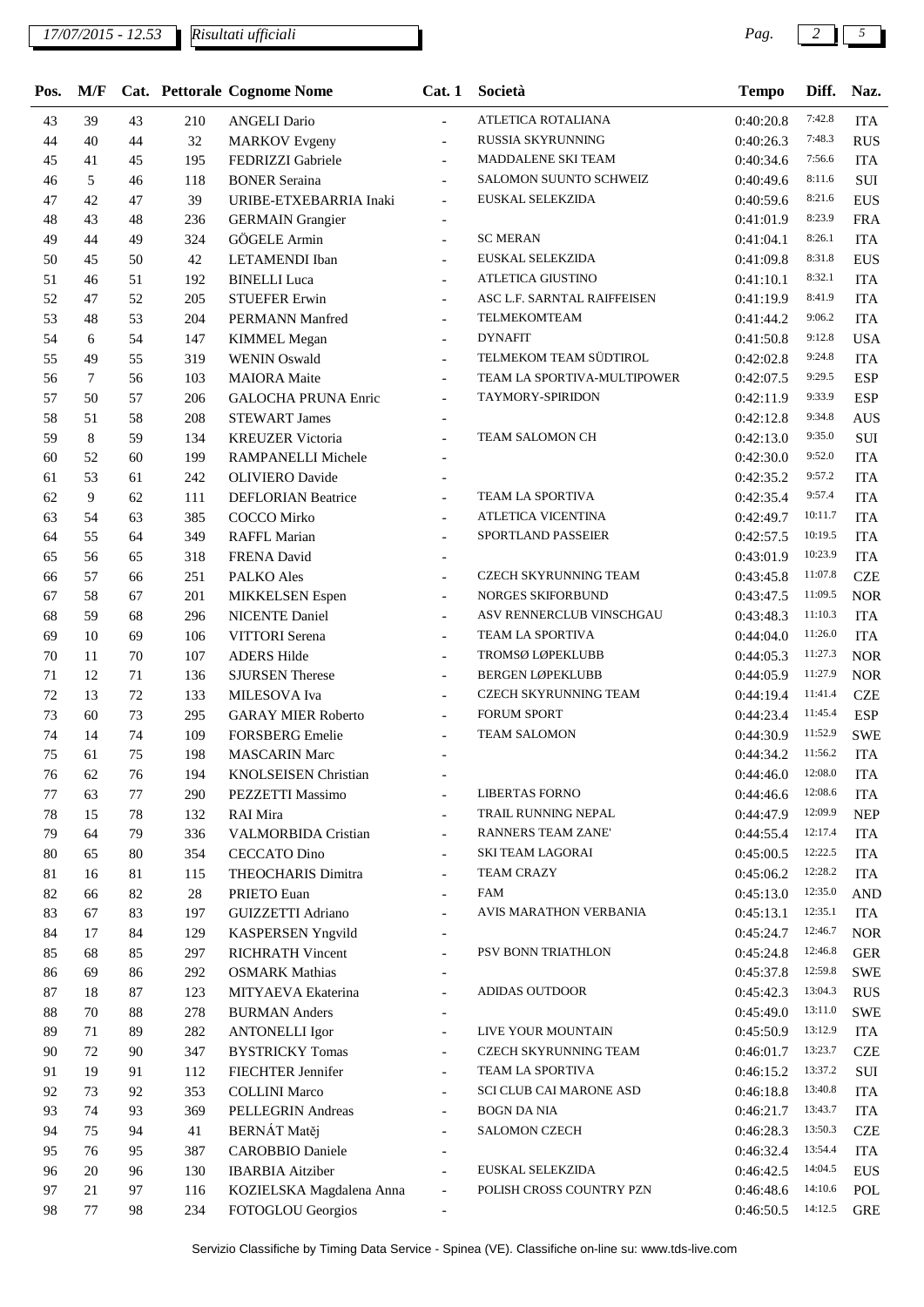*Risultati ufficiali*

| Pos. | M/F |     |     | Cat. Pettorale Cognome Nome | Cat.1                    | Società                           | <b>Tempo</b> | Diff.   | Naz.       |
|------|-----|-----|-----|-----------------------------|--------------------------|-----------------------------------|--------------|---------|------------|
| 99   | 78  | 99  | 200 | <b>WENIN Richard</b>        | $\overline{\phantom{a}}$ | TELMEKOMTEAM SÜDTIROL             | 0:46:53.4    | 14:15.4 | <b>ITA</b> |
| 100  | 79  | 100 | 190 | <b>MENEGHEL Luciano</b>     | $\overline{\phantom{a}}$ | SCUOLA DI MARATONA VITTORIO VENET | 0:47:06.3    | 14:28.3 | <b>ITA</b> |
| 101  | 80  | 101 | 226 | MIRO ALBERO David           |                          |                                   | 0:47:12.0    | 14:34.0 | <b>ESP</b> |
| 102  | 81  | 102 | 237 | CAPLLONCH RIGO Juan         |                          |                                   | 0:47:15.3    | 14:37.3 | <b>ESP</b> |
| 103  | 82  | 103 | 267 | <b>CASTRO Pablo</b>         |                          | EVASIONMALLORCATRAIL              | 0:47:20.5    | 14:42.5 | <b>ESP</b> |
| 104  | 22  | 104 | 283 | <b>NERI</b> Susanna         |                          | <b>BOGN DA NIA</b>                | 0:47:42.6    | 15:04.6 | <b>ITA</b> |
| 105  | 83  | 105 | 382 | <b>PLONER Luca</b>          |                          |                                   | 0:47:49.5    | 15:11.5 | <b>ITA</b> |
| 106  | 84  | 106 | 180 | <b>SÉBASTIEN Sotoca</b>     | $\overline{\phantom{a}}$ |                                   | 0:47:52.8    | 15:14.8 | <b>FRA</b> |
| 107  | 85  | 107 | 193 | <b>MALAGOLI Marco</b>       | $\overline{\phantom{a}}$ | STONE TRAIL TEAM A.S.D.           | 0:47:54.7    | 15:16.7 | <b>ITA</b> |
| 108  | 23  | 108 | 233 | ERIKSMO Anna                |                          |                                   | 0:47:59.9    | 15:21.9 | <b>SWE</b> |
| 109  | 86  | 109 | 310 | <b>THORNTON Colin</b>       | $\overline{\phantom{a}}$ |                                   | 0:48:08.9    | 15:30.9 | <b>SCT</b> |
| 110  | 87  | 110 | 352 | <b>ULRIKSEN Kristian</b>    |                          | <b>TROMSO LOPEKLUBB</b>           | 0:48:12.1    | 15:34.1 | <b>NOR</b> |
| 111  | 88  | 111 | 176 | <b>COELLO</b> Giorgio       |                          | A.S.D. PODISTICA TORINO           | 0:48:21.5    | 15:43.5 | <b>ITA</b> |
| 112  | 24  | 112 | 266 | MIKLOŠA Petra               |                          | <b>KGT PAPEŽ</b>                  | 0:48:22.5    | 15:44.5 | <b>SLO</b> |
| 113  | 89  | 113 | 216 | <b>URBANI</b> Enrico        |                          |                                   | 0:48:29.4    | 15:51.4 | <b>ITA</b> |
| 114  | 90  | 114 | 383 | <b>GARNIER Manuel</b>       | $\overline{a}$           | VALETUDO SKY RUNNING              | 0:48:31.8    | 15:53.8 | <b>ITA</b> |
| 115  | 91  | 115 | 248 | <b>CHADIM Michal</b>        | $\overline{\phantom{a}}$ |                                   | 0:48:38.4    | 16:00.4 | <b>CZE</b> |
| 116  | 92  | 116 | 196 | <b>LOWE</b> Andreas         | $\blacksquare$           | <b>BOGN DA NIA</b>                | 0:48:42.9    | 16:04.9 | <b>GER</b> |
| 117  | 25  | 117 | 113 | <b>FORNI</b> Erika          |                          | TEAM LA SPORTIVA                  | 0:48:45.9    | 16:07.9 | <b>ITA</b> |
| 118  | 93  | 118 | 151 | FRANCESCHI Giuseppe         |                          | ATLETICA VALLE DI CEMBRA          | 0:48:52.5    | 16:14.5 | <b>ITA</b> |
| 119  | 94  | 119 | 342 | <b>KERSCHBAUMER Philipp</b> | $\overline{a}$           |                                   | 0:48:55.7    | 16:17.7 | <b>ITA</b> |
| 120  | 95  | 120 | 173 | <b>BERNHART Matthias</b>    | $\overline{a}$           | <b>AS PARCINES</b>                | 0:48:56.0    | 16:18.0 | <b>ITA</b> |
| 121  | 96  | 121 | 260 | <b>NORHEIM Kent Hugo</b>    | $\overline{\phantom{a}}$ | <b>KUGO BIL</b>                   | 0:49:07.9    | 16:29.9 | <b>NOR</b> |
| 122  | 97  | 122 | 185 | <b>UNTERTHURNER Stephan</b> | $\overline{\phantom{a}}$ | <b>AS PARCINES</b>                | 0:49:09.7    | 16:31.7 | <b>ITA</b> |
| 123  | 98  | 123 | 232 | LECINA Jordi                |                          |                                   | 0:49:10.4    | 16:32.4 | <b>ESP</b> |
| 124  | 99  | 124 | 169 | <b>STURAM Amedeo</b>        | $\overline{a}$           | G.S.A.PULFERO                     | 0:49:19.4    | 16:41.4 | <b>ITA</b> |
| 125  | 100 | 125 | 302 | <b>CORNAGGIA</b> Pierangelo | $\overline{\phantom{a}}$ | SPORT RACE VALTELLINA             | 0:49:21.5    | 16:43.5 | <b>ITA</b> |
| 126  | 101 | 126 | 360 | PASQUIN Marco               |                          | CACCIATORI TUENNO                 | 0:49:24.8    | 16:46.8 | <b>ITA</b> |
| 127  | 26  | 127 | 252 | <b>HILDENES Elisabeth</b>   | $\overline{\phantom{a}}$ | $EID$ IL                          | 0:49:26.2    | 16:48.2 | <b>NOR</b> |
| 128  | 102 | 128 | 325 | CHIOCCHETTI Massimino       | $\overline{\phantom{a}}$ | <b>CAI SAT MOENA</b>              | 0:49:33.4    | 16:55.4 | <b>ITA</b> |
| 129  | 103 | 129 | 345 | <b>BERTINOTTI Stefano</b>   | $\overline{\phantom{a}}$ | ASD GS BOGNANCO                   | 0:49:34.8    | 16:56.8 | <b>ITA</b> |
| 130  | 104 | 130 | 228 | <b>GENTILI Massimo</b>      | $\overline{\phantom{a}}$ | ATLETICA AMATORI OSIMO            | 0:49:40.7    | 17:02.7 | <b>ITA</b> |
| 131  | 27  | 131 | 105 | <b>COMPAGNONI</b> Giulia    | $\overline{\phantom{a}}$ | <b>SALOMON</b>                    | 0:49:51.8    | 17:13.8 | <b>ITA</b> |
| 132  | 105 | 132 | 177 | <b>FURGLER Franco</b>       | $\blacksquare$           |                                   | 0:49:56.0    | 17:18.0 | <b>ITA</b> |
| 133  | 106 | 133 | 375 | <b>KUHAR</b> Anze           |                          |                                   | 0:50:20.4    | 17:42.4 | <b>SLO</b> |
| 134  | 107 | 134 | 11  | <b>DONDIO</b> Massimo       |                          | <b>U.S. CORNACCI</b>              | 0:50:25.2    | 17:47.2 | <b>ITA</b> |
| 135  | 108 | 135 | 311 | <b>BARTU</b> Adam           |                          |                                   | 0:50:28.3    | 17:50.3 | <b>CZE</b> |
| 136  | 109 | 136 | 308 | <b>MERLER Tiziano</b>       |                          | <b>BRENTA TEAM</b>                | 0:50:30.9    | 17:52.9 | <b>ITA</b> |
| 137  | 110 | 137 | 299 | <b>ANÇAY Basile</b>         |                          | TEAM LA TRACE                     | 0:50:34.6    | 17:56.6 | $\rm SUI$  |
| 138  | 28  | 138 | 128 | <b>LUPTON</b> Anna          |                          |                                   | 0:50:41.3    | 18:03.3 | <b>GBR</b> |
| 139  | 111 | 139 | 323 | SPARAGNA Christian          |                          |                                   | 0:51:12.2    | 18:34.2 | <b>JUG</b> |
| 140  | 112 | 140 | 181 | <b>BIANCHINI</b> David      |                          | ASD TIMAUCLEULIS                  | 0:51:16.0    | 18:38.0 | <b>ITA</b> |
| 141  | 113 | 141 | 322 | <b>BURATTI Davide</b>       |                          |                                   | 0:51:16.8    | 18:38.8 | <b>ITA</b> |
| 142  | 114 | 142 | 172 | <b>TESSADRI</b> Duccio      |                          | <b>LAGARINA CRUS TEAM</b>         | 0:51:17.7    | 18:39.7 | <b>ITA</b> |
| 143  | 115 | 143 | 223 | CASARI Giovanni             | $\overline{\phantom{a}}$ | <b>BELA LADINIA</b>               | 0:51:43.7    | 19:05.7 | <b>ITA</b> |
| 144  | 116 | 144 | 309 | <b>SCHWARZ</b> Josef        | $\overline{\phantom{a}}$ |                                   | 0:51:44.5    | 19:06.5 | <b>ITA</b> |
| 145  | 117 | 145 | 187 | <b>CASSAN</b> Stefano       |                          | ATLETICA SAN MARTINO              | 0:51:58.3    | 19:20.3 | <b>ITA</b> |
| 146  | 118 | 146 | 189 | <b>REZNICEK Tomas</b>       | $\overline{\phantom{a}}$ | WILD RUNNERS                      | 0:52:09.2    | 19:31.2 | <b>CZE</b> |
| 147  | 119 | 147 | 35  | CHERVYAKOV Alexander        | $\overline{\phantom{a}}$ | RUSSIA SKYRUNNING                 | 0:52:29.6    | 19:51.6 | <b>RUS</b> |
| 148  | 29  | 148 | 316 | <b>BENSON Bernadette</b>    | $\overline{a}$           | COMPRESSPORT                      | 0:52:31.1    | 19:53.1 | CAN        |
| 149  | 120 | 149 | 44  | <b>DEMARSON</b> Mathieu     | $\overline{\phantom{a}}$ | <b>TEAM SALOMON</b>               | 0:52:39.9    | 20:01.9 | <b>FRA</b> |
| 150  | 121 | 150 | 167 | GHEZZI Alessandro           |                          | <b>ALTITUDE RACE</b>              | 0:52:42.5    | 20:04.5 | <b>ITA</b> |
| 151  | 122 | 151 | 327 | <b>TEPINA Marijan</b>       |                          | TSK OLIMPIK                       | 0:52:58.6    | 20:20.6 | <b>SLO</b> |
| 152  | 123 | 152 | 241 | <b>BAILEY Gary</b>          |                          |                                   | 0:52:59.4    | 20:21.4 | <b>GBR</b> |
| 153  | 30  | 153 | 344 | STREITBERGER Anna           |                          | <b>SK MAISHOFEN</b>               | 0:53:15.5    | 20:37.5 | <b>AUT</b> |
| 154  | 124 | 154 | 220 | POLLAM Colombo              |                          | <b>BOGN DA NIA</b>                | 0:53:35.7    | 20:57.7 | <b>ITA</b> |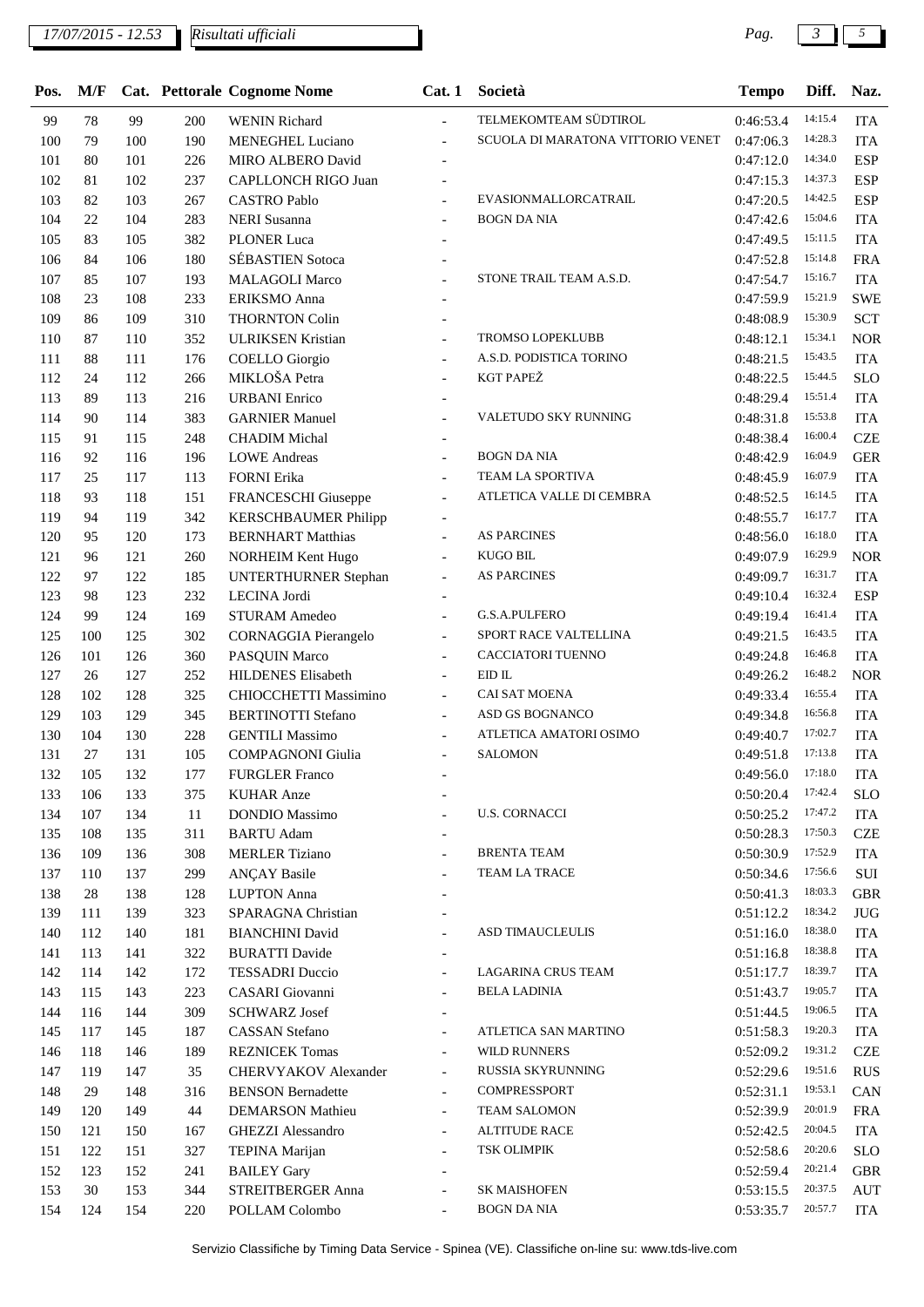|  | $\sim$ |
|--|--------|
|  |        |

| Pos. | M/F |     |     | Cat. Pettorale Cognome Nome   | Cat.1                    | Società                          | <b>Tempo</b> | Diff.   | Naz.       |
|------|-----|-----|-----|-------------------------------|--------------------------|----------------------------------|--------------|---------|------------|
| 155  | 125 | 155 | 338 | CAPOZZO Davide                |                          |                                  | 0:53:44.4    | 21:06.4 | <b>ITA</b> |
| 156  | 126 | 156 | 286 | <b>BIONDI Ndrea</b>           |                          | <b>GSA POLLONE</b>               | 0:53:51.4    | 21:13.4 | <b>ITA</b> |
| 157  | 127 | 157 | 357 | <b>LAVARONI</b> Paolo         | $\blacksquare$           | <b>U.S.MARIO TOSI</b>            | 0:53:59.7    | 21:21.7 | <b>ITA</b> |
| 158  | 128 | 158 | 312 | <b>JAWOREK Robert</b>         |                          |                                  | 0:54:00.9    | 21:22.9 | <b>CZE</b> |
| 159  | 31  | 159 | 125 | KOROLYATINA Nadezda           | $\blacksquare$           | RUSSIA SKYRUNNING                | 0:54:07.2    | 21:29.2 | <b>RUS</b> |
| 160  | 129 | 160 | 368 | <b>CASAGRANDA Thomas</b>      | $\overline{\phantom{a}}$ | ATLETICA VALLE DI CEMBRA         | 0:54:12.4    | 21:34.4 | <b>ITA</b> |
| 161  | 130 | 161 | 188 | <b>CESCONETTO Daniele</b>     | $\overline{\phantom{a}}$ | <b>GRUPPO SPORTIVO MERCURYUS</b> | 0:54:15.5    | 21:37.5 | <b>ITA</b> |
| 162  | 131 | 162 | 304 | <b>BALDESSARI Mauro</b>       |                          |                                  | 0:54:43.2    | 22:05.2 | <b>ITA</b> |
| 163  | 132 | 163 | 372 | <b>NEGRONI Silvio</b>         |                          | <b>SCAIS 3038</b>                | 0:54:47.6    | 22:09.6 | <b>ITA</b> |
| 164  | 32  | 164 | 175 | CIAN Raffaella                |                          | <b>ERGUS TRAIL TEAM</b>          | 0:54:55.9    | 22:17.9 | <b>ITA</b> |
| 165  | 133 | 165 | 348 | <b>MULLER Nicola</b>          | $\overline{\phantom{a}}$ | SKI TEAM LAGORAI                 | 0:55:32.7    | 22:54.7 | <b>ITA</b> |
| 166  | 134 | 166 | 178 | <b>REGNANI Marco</b>          |                          | ATLETICA CASTELNUOVO MONTI       | 0:55:38.9    | 23:00.9 | <b>ITA</b> |
| 167  | 135 | 167 | 171 | <b>VERRA</b> Ivano            | $\overline{\phantom{a}}$ |                                  | 0:55:52.8    | 23:14.8 | <b>ITA</b> |
| 168  | 33  | 168 | 381 | FELICETTI Giorgia             | $\overline{\phantom{a}}$ | <b>BOGN DA NIA</b>               | 0:55:57.6    | 23:19.6 | <b>ITA</b> |
| 169  | 136 | 169 | 253 | <b>SANCHIS PEDRAZA Oscar</b>  | $\overline{\phantom{a}}$ | APER ALCOI                       | 0:56:08.2    | 23:30.2 | <b>ESP</b> |
| 170  | 137 | 170 | 263 | <b>VERLUCCA Marco</b>         |                          | LIB.FORNO SERGIO BENETTI         | 0:56:12.8    | 23:34.8 | <b>ITA</b> |
| 171  | 138 | 171 | 337 | CAPOZZO Guido                 | $\overline{\phantom{a}}$ |                                  | 0:56:14.4    | 23:36.4 | <b>ITA</b> |
| 172  | 139 | 172 | 161 | ROSCIO Roberto                | $\overline{\phantom{a}}$ | LIB. FORNO                       | 0:56:17.5    | 23:39.5 | <b>ITA</b> |
| 173  | 140 | 173 | 370 | <b>GABRIELI Manuel</b>        | $\overline{\phantom{a}}$ | <b>BOGN DA NIA</b>               | 0:56:27.4    | 23:49.4 | <b>ITA</b> |
| 174  | 141 | 174 | 238 | LLIBRE BLANCH Jordi           | $\overline{\phantom{a}}$ |                                  | 0:56:32.0    | 23:54.0 | <b>ESP</b> |
| 175  | 142 | 175 | 275 | NASSINVERA Luca               | $\blacksquare$           | <b>GSA PULFERO</b>               | 0:56:42.0    | 24:04.0 | <b>ITA</b> |
| 176  | 143 | 176 | 289 | <b>LUNDGREN Hans</b>          | $\overline{\phantom{a}}$ | IK HAKARPSPOJKARNA               | 0:57:02.6    | 24:24.6 | <b>SWE</b> |
| 177  | 144 | 177 | 222 | <b>BILLIATO</b> Filippo       |                          |                                  | 0:57:03.2    | 24:25.2 | <b>ITA</b> |
| 178  | 145 | 178 | 339 | <b>LAYE</b> Jerome            |                          |                                  | 0:57:14.0    | 24:36.0 | <b>FRA</b> |
| 179  | 146 | 179 | 162 | <b>MARCHIONI</b> Antonio      |                          | <b>SKI TEAM FASSA</b>            | 0:57:17.8    | 24:39.8 | <b>ITA</b> |
| 180  | 147 | 180 | 254 | <b>BRUSCO</b> Giorgio         | $\overline{\phantom{a}}$ | ATLETICA VAL DI CEMBRA           | 0:57:20.2    | 24:42.2 | <b>ITA</b> |
| 181  | 148 | 181 | 350 | <b>FAUSTER Gabriel</b>        | $\overline{\phantom{a}}$ |                                  | 0:57:40.0    | 25:02.0 | <b>ITA</b> |
| 182  | 149 | 182 | 272 | <b>VENTURINI Marco</b>        | $\overline{\phantom{a}}$ | G.S. AZZIDA VALLI DEL NATISONE   | 0:57:49.1    | 25:11.1 | <b>ITA</b> |
| 183  | 150 | 183 | 229 | <b>GRANELLO Stefano</b>       | $\blacksquare$           | <b>SKI TEAM LAGORAI</b>          | 0:58:05.0    | 25:27.0 | <b>ITA</b> |
| 184  | 151 | 184 | 356 | <b>LUHN Walter</b>            |                          | ASV GOSSENSASS SKIALP            | 0:58:05.0    | 25:27.0 | <b>ITA</b> |
| 185  | 152 | 185 | 265 | <b>CASTRO MARTIN Raul</b>     | $\blacksquare$           | <b>ACE BOMBERS BCN</b>           | 0:58:05.2    | 25:27.2 | <b>ESP</b> |
| 186  | 153 | 186 | 351 | ČÍŽEK Petr                    |                          | WILD RUNNERS                     | 0:58:08.2    | 25:30.2 | <b>CZE</b> |
| 187  | 154 | 187 | 333 | ROSSO Enrico                  |                          | GSP80POMARETTO                   | 0:58:25.6    | 25:47.6 | <b>ITA</b> |
| 188  | 155 | 188 | 246 | CERVIA Andrea                 |                          |                                  | 0.58:39.0    | 26:01.0 | <b>ITA</b> |
| 189  | 156 | 189 | 244 | DARVASI Peter                 |                          |                                  | 0:58:49.3    | 26:11.3 | <b>SVK</b> |
| 190  | 157 | 190 | 249 | RIZZI Lucio                   |                          |                                  | 0:58:54.4    | 26:16.4 | <b>ITA</b> |
| 191  | 158 | 191 | 164 | MICHELUZZI Olivo              |                          | <b>SKI TEAM FASSA</b>            | 0:59:01.6    | 26:23.6 | <b>ITA</b> |
| 192  | 159 | 192 | 374 | <b>VERRA</b> Cosma            | $\overline{\phantom{a}}$ | <b>BELA LADINIA</b>              | 0:59:01.9    | 26:23.9 | <b>ITA</b> |
| 193  | 34  | 193 | 346 | <b>TONIOLATTI Francesca</b>   | $\overline{a}$           |                                  | 0:59:02.8    | 26:24.8 | <b>ITA</b> |
| 194  | 160 | 194 | 361 | YORDANOV Hristo               | $\overline{\phantom{a}}$ | <b>EQUUMONS</b>                  | 0:59:06.8    | 26:28.8 | <b>BUL</b> |
| 195  | 161 | 195 | 293 | NIEDZWIECKI Matthew           | $\overline{\phantom{a}}$ |                                  | 0:59:28.9    | 26:50.9 | <b>USA</b> |
| 196  | 35  | 196 | 303 | <b>ALBERTI Natalia</b>        | $\overline{\phantom{a}}$ | SPORT RACE VALTELLINA            | 0:59:29.4    | 26:51.4 | <b>ITA</b> |
| 197  | 162 | 197 | 168 | DA FORNO Dario                | $\overline{\phantom{a}}$ | PODISTICA VALCHIUSELLA           | 0:59:47.8    | 27:09.8 | <b>ITA</b> |
| 198  | 163 | 198 | 264 | <b>CAIS</b> Emiliano          | $\overline{\phantom{a}}$ | MONTANAIA                        | 0:59:54.9    | 27:16.9 | <b>ITA</b> |
| 199  | 164 | 199 | 243 | <b>ARMISEN MAS Carles</b>     | $\overline{\phantom{a}}$ |                                  | 1:00:02.2    | 27:24.2 | <b>ESP</b> |
| 200  | 36  | 200 | 343 | <b>LAIMER Helene</b>          | $\sim$                   | FULLSPORT MERAN                  | 1:00:04.0    | 27:26.0 | <b>ITA</b> |
| 201  | 37  | 201 | 138 | <b>MALLAN Backlund</b>        |                          | TEAM KITTELFIULL                 | 1:00:09.3    | 27:31.3 | <b>FIN</b> |
| 202  | 165 | 202 | 155 | <b>MAZZOLI</b> Luca           |                          | CANEDERLI VOLANTI                | 1:00:18.3    | 27:40.3 | <b>ITA</b> |
| 203  | 166 | 203 | 366 | <b>SEIDNER August</b>         | $\overline{\phantom{a}}$ | ASV GOSSENSASS SKIALP            | 1:00:22.3    | 27:44.3 | <b>ITA</b> |
| 204  | 167 | 204 | 332 | FINOTELLO Gianluca            | $\blacksquare$           | <b>BIELLA RUNNING</b>            | 1:00:30.5    | 27:52.5 | <b>ITA</b> |
| 205  | 168 | 205 | 158 | <b>ZENERINO Enrico Cesare</b> | $\overline{\phantom{a}}$ | CANAVESE 2005                    | 1:00:49.6    | 28:11.6 | <b>ITA</b> |
| 206  | 38  | 206 | 148 | KOCOURKOVA Aneta              | $\overline{\phantom{a}}$ | CZECH SKYRUNNING TEAM            | 1:00:54.9    | 28:16.9 | <b>CZE</b> |
| 207  | 39  | 207 | 225 | <b>CORRADINI Maria</b>        | $\overline{\phantom{a}}$ | ATLETICA VALLE DI CEMBRA         | 1:01:21.9    | 28:43.9 | <b>ITA</b> |
| 208  | 169 | 208 | 227 | PETRONE Michele               | $\overline{\phantom{a}}$ | TEAMANIMATRAIL                   | 1:01:36.2    | 28:58.2 | <b>ITA</b> |
| 209  | 170 | 209 | 331 | <b>UEBEL Klaus</b>            |                          | <b>IDARER TV</b>                 | 1:02:04.3    | 29:26.3 | <b>GER</b> |
| 210  | 171 | 210 | 160 | <b>PUNZI Sergio</b>           |                          | <b>CSI</b>                       | 1:02:14.5    | 29:36.5 | <b>ITA</b> |
|      |     |     |     |                               |                          |                                  |              |         |            |